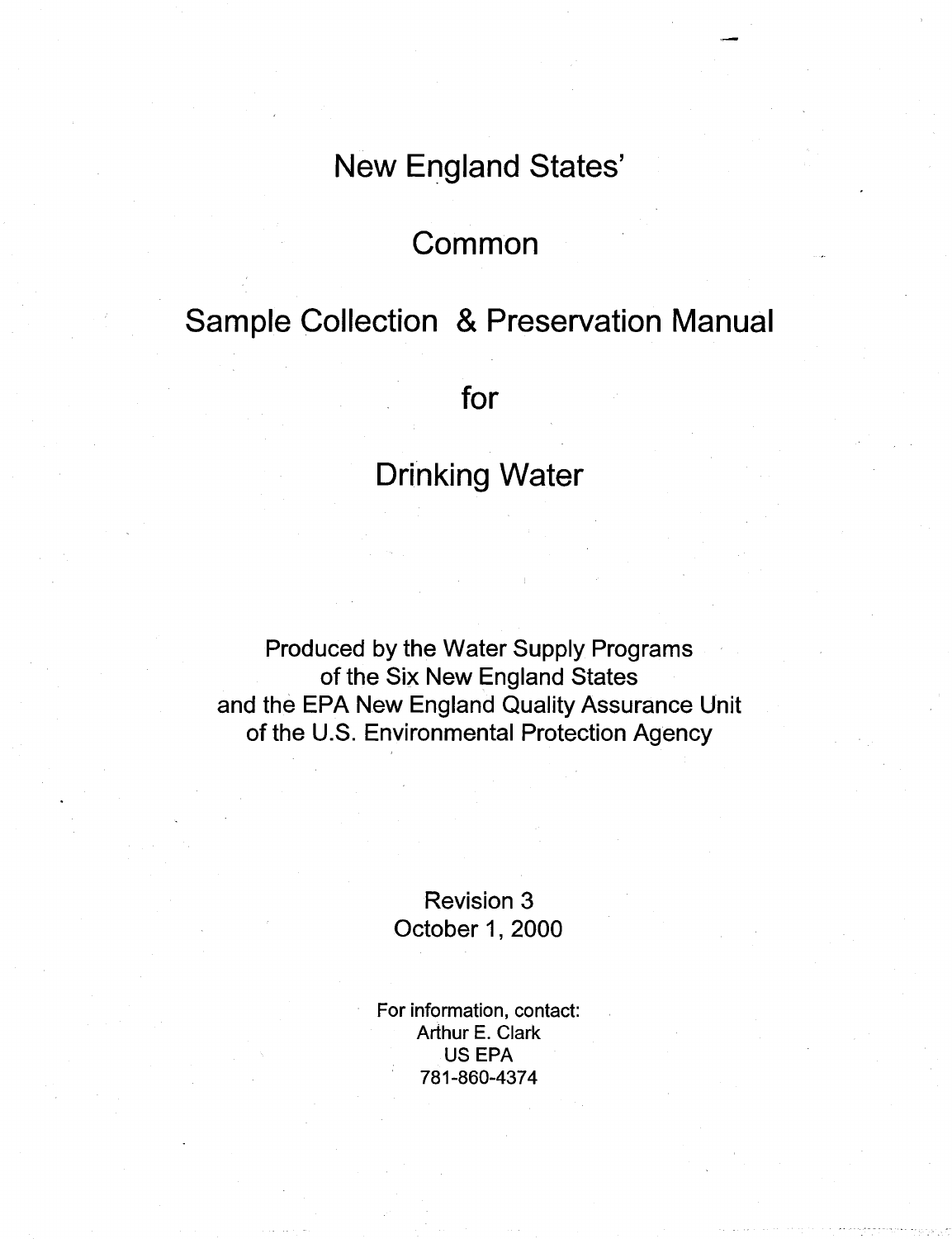| <b>Members of Workgroup Developing</b><br><b>New England States' Common Sample Collection</b><br>& Preservation Manual for Drinking Water<br>1/00 |                                                                                            |
|---------------------------------------------------------------------------------------------------------------------------------------------------|--------------------------------------------------------------------------------------------|
| <b>Agency</b>                                                                                                                                     | <b>Personnel</b>                                                                           |
| <b>Connecticut Department of</b><br><b>Public Health</b>                                                                                          | <b>Jerry Iwan</b><br><b>Nick Macelletti</b>                                                |
| Maine Department of<br><b>Human Services</b>                                                                                                      | <b>Dick French</b><br><b>Paul Kempf</b>                                                    |
| Massachusetts Department of<br><b>Environmental Protection</b>                                                                                    | <b>Chuck Larson</b>                                                                        |
| New Hampshire Department of<br><b>Environmental Services</b>                                                                                      | <b>Pat Bickford</b><br><b>Deb Soule</b>                                                    |
| Rhode Island Department of<br><b>Health</b>                                                                                                       | Donna Pytel                                                                                |
| <b>Vermont Department of Health</b>                                                                                                               | <b>George Mills</b>                                                                        |
| <b>Vermont Department of</b><br><b>Environmental Conservation</b>                                                                                 | Jean Nicolai                                                                               |
| EPA New England Office of the<br><b>U.S. Environmental Protection</b><br>Agency                                                                   | <b>Art Clark</b><br><b>Ellie Kwong</b><br><b>Ann Jefferies</b><br><b>Peter Kudarauskas</b> |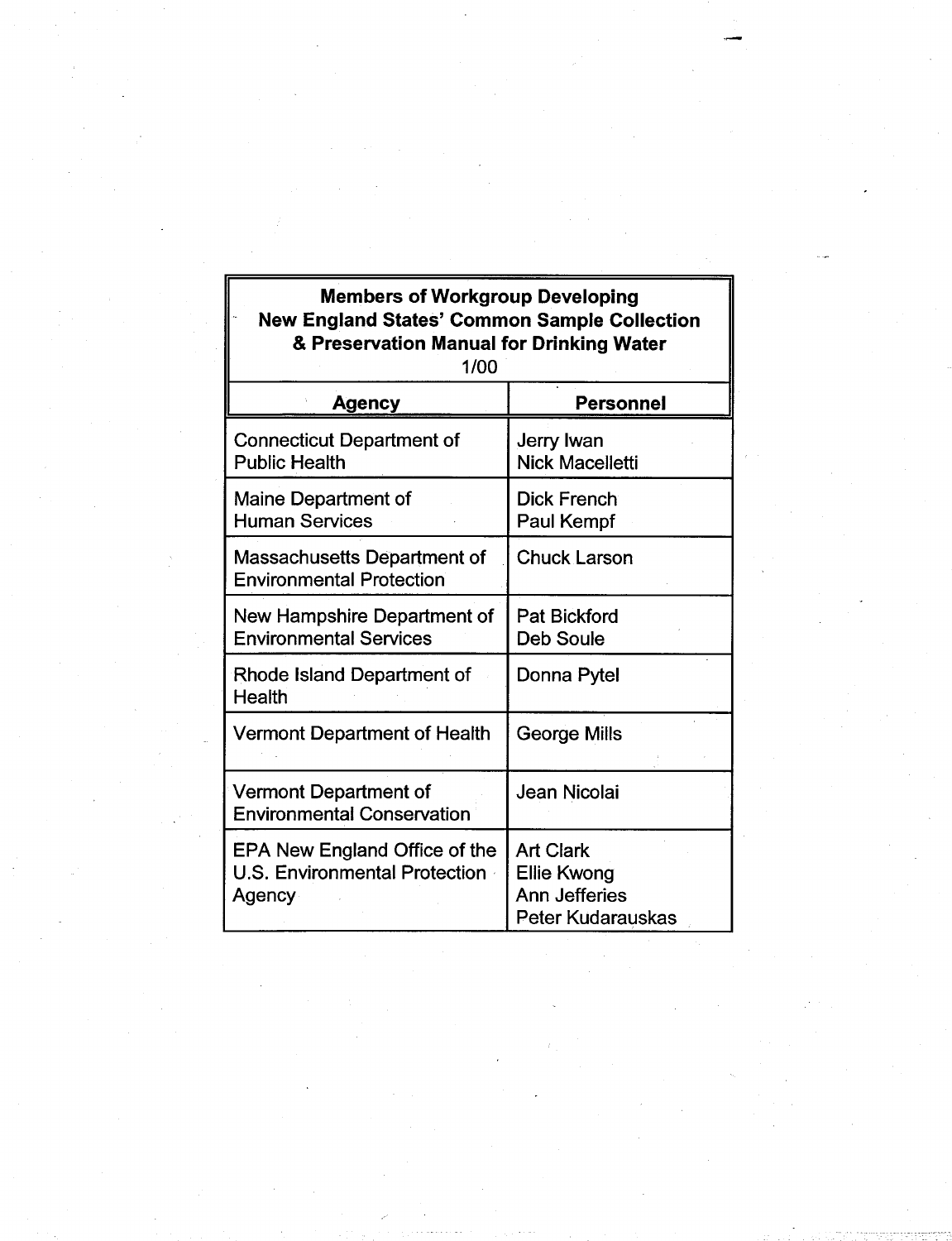#### **Table of Contents**  p. 1 of 2

Chapter 1 Introductory Information

Chapter 2 Individual Sampling SOPs (See Table 1 following Table of Contents for analytes for each method.)

Methods 504.1 & 505

Methods 506, 507 & 508

Method 508.1

Method 515.2

Method 515.3

Method 524.2

Method 525.2

Method 531.1

Methods 547 & 548.1

Method 549.2

Methods 550 & 550.1

Method 551 .1

Methods 552.1 & 552.2

Method 555

Asbestos

Cyanide

Dioxin

lnorganics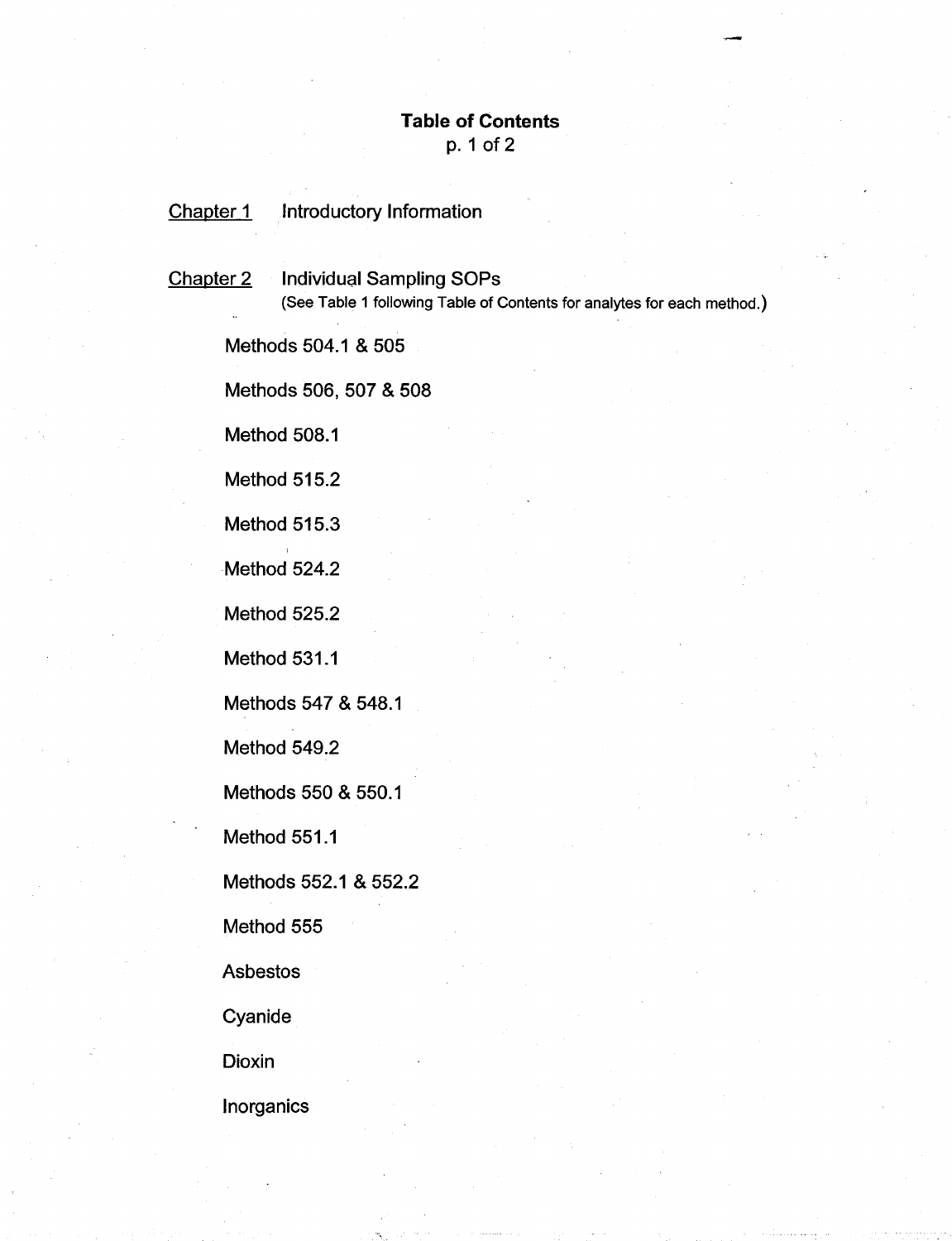## **Table of Contents**

p. 2 of 2

Chapter 2 (continued) Individual Sampling SOPs

Metals

**Microbiology** 

. Nitrate & Nitrite

Radionuclides (except radon)

Radon

Chapter 3 State-specific Information

**Connecticut** 

Maine

**Massachusetts** 

New Hampshire

Rhode Island

Vermont

#### **Appendices**

Appendix A - List of New England Certification Officers & Their Web **Sites**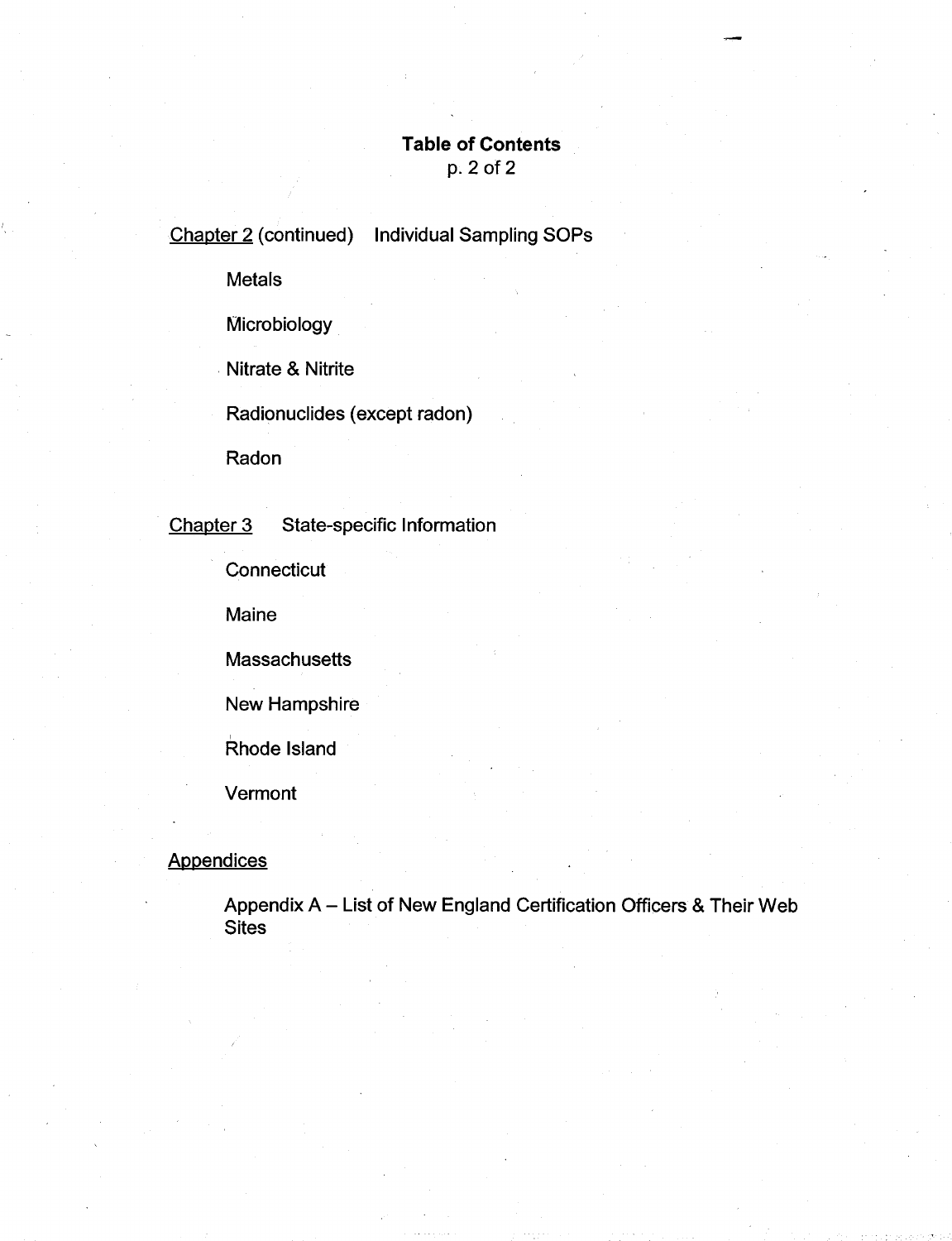|                                 | Table 1. Regulated Analytes vs. Sampling SOP 10/1/00                                                                                                                                                                                                                                                      |
|---------------------------------|-----------------------------------------------------------------------------------------------------------------------------------------------------------------------------------------------------------------------------------------------------------------------------------------------------------|
| <b>Sampling SOP</b>             | <b>Analytes</b>                                                                                                                                                                                                                                                                                           |
| 504.1                           | 1,2-dibromoethane (EDB), 1,2-dibromo-3-chloropropane (DBCP) &<br>1,2,3-trichloropropane                                                                                                                                                                                                                   |
| 505                             | alachior, atrazine, chlordane, endrin, heptachlor, heptachlor epoxide,<br>hexachlorobenzene, hexachlorocyclopentadiene, lindane,<br>methoxychlor, PCBs (ID only), simazine, & toxaphene                                                                                                                   |
| 506                             | bis(2-ethylhexyl)adipate, bis(2-ethylhexyl)phthalate                                                                                                                                                                                                                                                      |
| 507                             | alachlor, atrazine, simazine                                                                                                                                                                                                                                                                              |
| 508                             | chlordane, endrin, heptachlor, heptachlor epoxide,<br>hexachlorobenzene, PCBs (ID only), toxaphene                                                                                                                                                                                                        |
| 508.1                           | See method 505                                                                                                                                                                                                                                                                                            |
| 515.2                           | 2,4-D, 2,4,5-TP (silvex), dinoseb, pentachlorophenol & picloram                                                                                                                                                                                                                                           |
| 515.3                           | Dalapon and method 515.2 analytes.                                                                                                                                                                                                                                                                        |
| 524.2                           | 20 volatile organics, vinyl chloride & 4 trihalomethanes                                                                                                                                                                                                                                                  |
| 525.2                           | benzo(a) pyrene and method 505 analytes                                                                                                                                                                                                                                                                   |
| 531.1                           | aldicarb, aldicarb sulfone, aldicarb sulfoxide, carbofuran & oxamyl                                                                                                                                                                                                                                       |
| 547                             | glyphosate                                                                                                                                                                                                                                                                                                |
| 548.1                           | endothall                                                                                                                                                                                                                                                                                                 |
| 549.2                           | diquat                                                                                                                                                                                                                                                                                                    |
| 550, 550.1                      | benzo(a)pyrene                                                                                                                                                                                                                                                                                            |
| 551.1                           | alachlor, atrazine, carbon tetrachloride, 1,2-dibromo-3-<br>chloropropane, 1,2-dibromoethane, endrin, heptachlor, heptachlor<br>epoxide, hexachlorobenzene, tetrachloroethylene, 1,1,1-<br>trichloroethane, 1,1,2-trichloroethane, trichloroethylene, 1,2,3-<br>trichloropropane, & total trihalomethanes |
| 552.1, 552.2                    | dalapon & haloacetic acids                                                                                                                                                                                                                                                                                |
| 555                             | 2,4-D, 2,4,5-TP (silvex), dinoseb, pentachlorophenol                                                                                                                                                                                                                                                      |
| Inorganics                      | fluoride, nitrate, nitrite                                                                                                                                                                                                                                                                                |
| Metals                          | antimony, arsenic, barium, beryllium, cadmium, chromium, copper,<br>mercury, lead, nickel, selenium & thallium                                                                                                                                                                                            |
| Microbiology                    | All approved drinking water microbiological methods                                                                                                                                                                                                                                                       |
| Radionuclides<br>(except radon) | barium-133, cesium-134 & 137, cobalt-60, gross alpha, gross beta,<br>iodine-131, radium-226 & 228, srontium-89 & 90, tritium, natural<br>uranium & zinc-65                                                                                                                                                |

 $\frac{1}{\sqrt{2\pi}}\int_{0}^{\pi/2}d\mu\left( \frac{d\mu}{2\pi}\right) \frac{d\mu}{2\pi}$ 

 $\label{eq:2} \frac{1}{\sqrt{2}}\left(\frac{1}{\sqrt{2}}\right)^{2} \left(\frac{1}{\sqrt{2}}\right)^{2} \left(\frac{1}{\sqrt{2}}\right)^{2}$ 

 $\label{eq:1} \frac{1}{\sqrt{2}}\sum_{i=1}^{n} \frac{1}{\sqrt{2}}\sum_{i=1}^{n} \frac{1}{\sqrt{2}}\sum_{i=1}^{n} \frac{1}{\sqrt{2}}\sum_{i=1}^{n} \frac{1}{\sqrt{2}}\sum_{i=1}^{n} \frac{1}{\sqrt{2}}\sum_{i=1}^{n} \frac{1}{\sqrt{2}}\sum_{i=1}^{n} \frac{1}{\sqrt{2}}\sum_{i=1}^{n} \frac{1}{\sqrt{2}}\sum_{i=1}^{n} \frac{1}{\sqrt{2}}\sum_{i=1}^{n} \frac{1}{\sqrt{2}}\sum_{$ 

 $\label{eq:2.1} \frac{1}{\sqrt{2}}\sum_{i=1}^N\frac{1}{\sqrt{2}}\sum_{i=1}^N\frac{1}{\sqrt{2}}\sum_{i=1}^N\frac{1}{\sqrt{2}}\sum_{i=1}^N\frac{1}{\sqrt{2}}\sum_{i=1}^N\frac{1}{\sqrt{2}}\sum_{i=1}^N\frac{1}{\sqrt{2}}\sum_{i=1}^N\frac{1}{\sqrt{2}}\sum_{i=1}^N\frac{1}{\sqrt{2}}\sum_{i=1}^N\frac{1}{\sqrt{2}}\sum_{i=1}^N\frac{1}{\sqrt{2}}\sum_{i=1}^N\frac$ 

 $\label{eq:2.1} \frac{d\mathbf{r}}{d\mathbf{r}}\left(\mathbf{r}\right) = \frac{1}{2}\left(\mathbf{r}\right)^{2}$ 

 $\label{eq:2.1} \frac{1}{\sqrt{2}}\int_{\mathbb{R}^3} \frac{d\mu}{\sqrt{2}} \, \frac{d\mu}{\sqrt{2}} \, \frac{d\mu}{\sqrt{2}} \, \frac{d\mu}{\sqrt{2}} \, \frac{d\mu}{\sqrt{2}} \, \frac{d\mu}{\sqrt{2}} \, \frac{d\mu}{\sqrt{2}} \, \frac{d\mu}{\sqrt{2}} \, \frac{d\mu}{\sqrt{2}} \, \frac{d\mu}{\sqrt{2}} \, \frac{d\mu}{\sqrt{2}} \, \frac{d\mu}{\sqrt{2}} \, \frac{d\mu}{\sqrt{2}} \, \frac{d\mu}{$ 

 $\lambda_{\rm max}$ 

 $\label{eq:2.1} \mathcal{M}_{\rm{eff}} = \frac{1}{2} \sum_{i=1}^{N_{\rm{eff}}} \frac{1}{2} \sum_{i=1}^{N_{\rm{eff}}} \frac{1}{2} \sum_{i=1}^{N_{\rm{eff}}} \frac{1}{2} \sum_{i=1}^{N_{\rm{eff}}} \frac{1}{2} \sum_{i=1}^{N_{\rm{eff}}} \frac{1}{2} \sum_{i=1}^{N_{\rm{eff}}} \frac{1}{2} \sum_{i=1}^{N_{\rm{eff}}} \frac{1}{2} \sum_{i=1}^{N_{\rm{eff}}} \frac{1}{2} \sum_{i=1}^{N_{\rm{eff}}} \$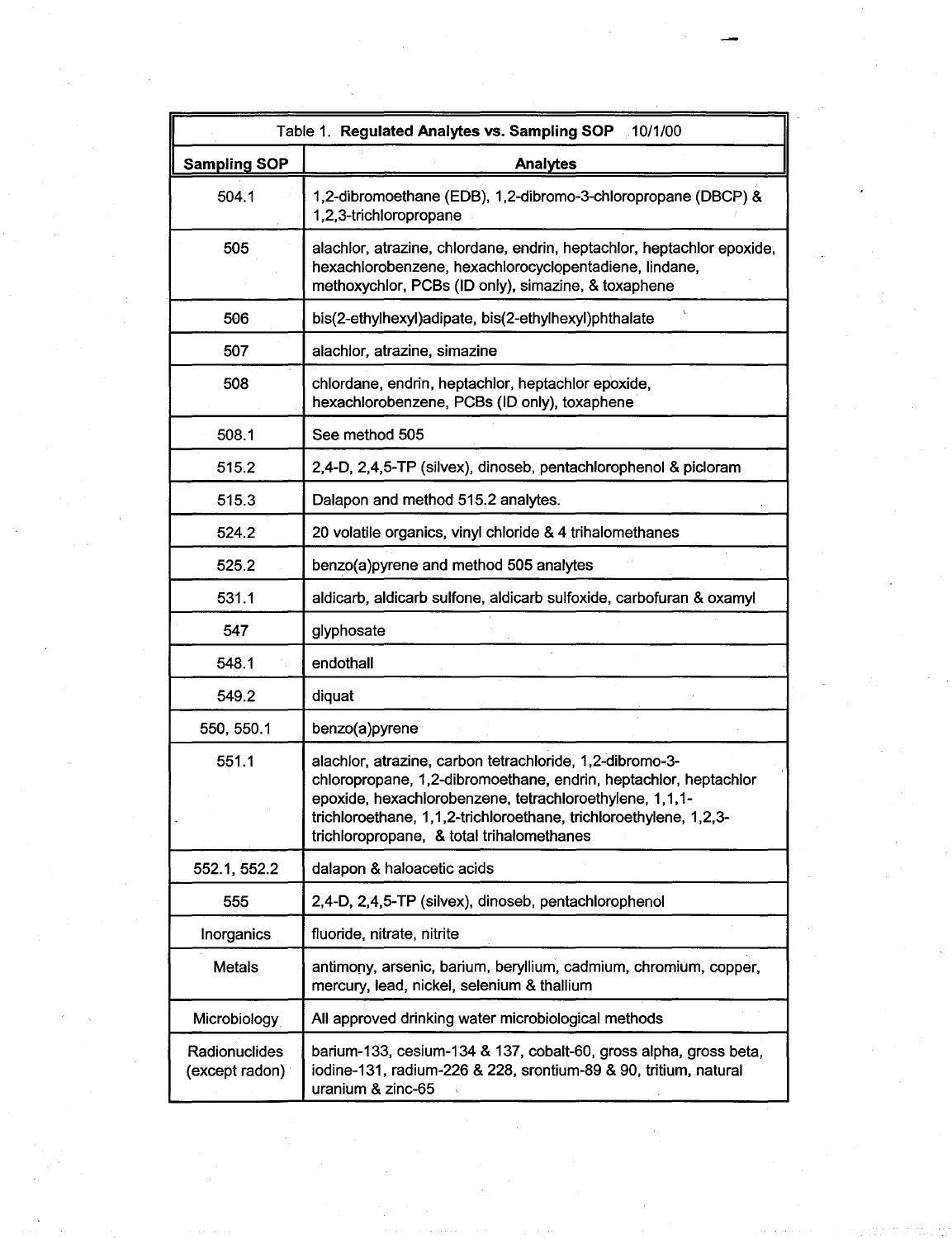# Chapter 1

## Introduction to Common Sampling Manual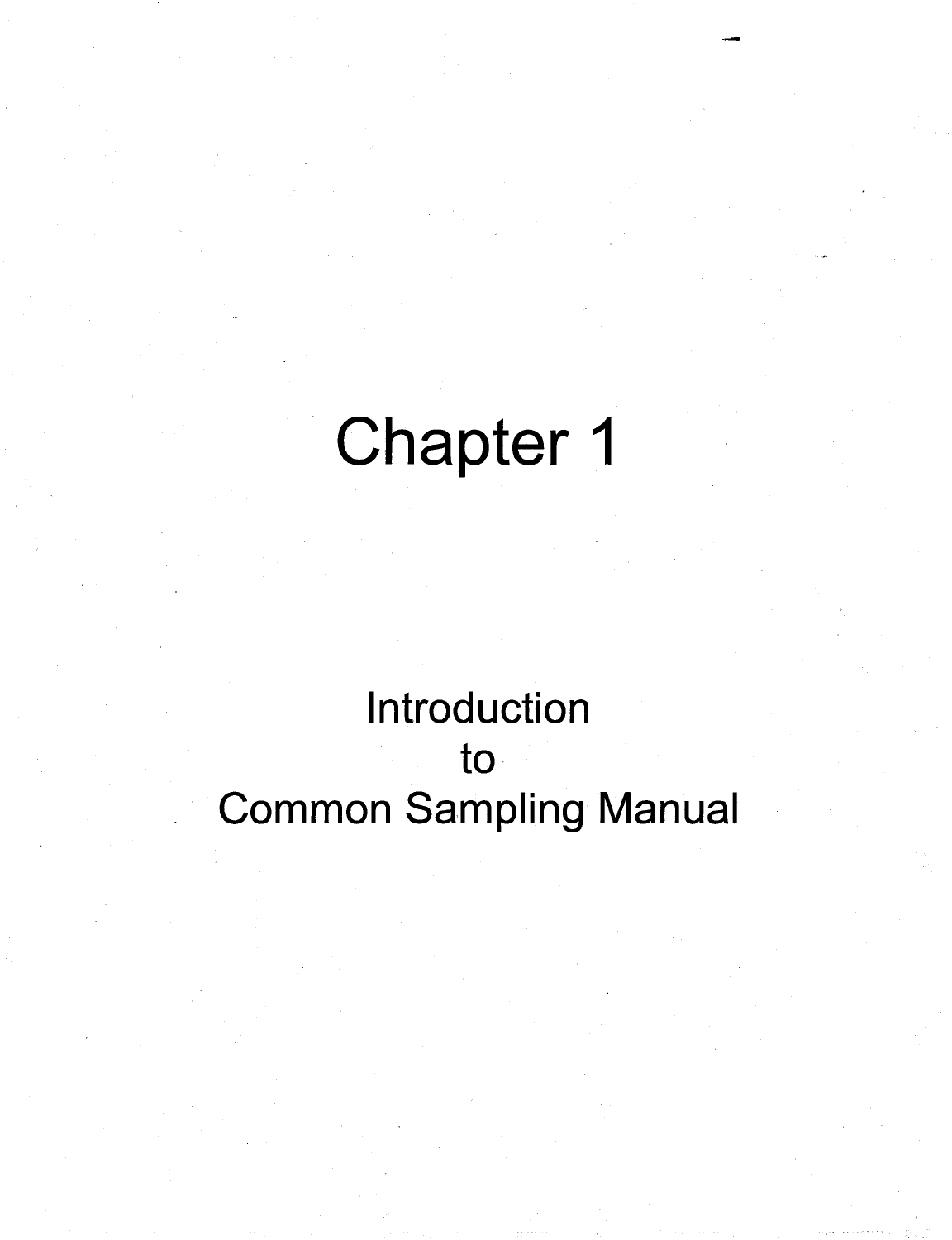#### **Introduction to Common Sampling Manual**

October, 2000

#### 1.0 **Introduction**

This manual was created by the EPA New England (Region 1) office of the U.S. Environmental Protection Agency, in conjunction with the New England State Drinking Water Programs, to address the need for consistency in public drinking water sampling protocols across these states.

#### 1.1 Purpose of this Manual

This document was created to assist sampling personnel in collecting public drinking water samples using standard procedures that comply with federal guidelines.

#### 1.2 Scope of Manual

This document summarizes national guidelines and procedures for sampling ground water and surface water supplies for monitoring drinking water quality. Federal regulations set the minimum standards and regulations for the collection of samples and the monitoring of drinking water.

State regulations must be at least as stringent as federal regulations and may go beyond the minimum federal criteria. Therefore, to make sure that samples are taken in compliance with specific state requirements in the state where the samples will be taken, please refer to Chapter 3 of this document or contact your state drinking water program.

#### 1.3 Arrangement of Manual

This manual is comprised of three parts. In this, the first chapter, an overview of the many aspects of sample collection is presented, along with some general guidance to make each sampling event safe for the sampler, representative of the sampling site, and in compliance with federal and state regulations.

The second chapter includes detailed sample collection and preservation instructions for each of the biological and chemical substances for which public water supplies must test. (A table listing the drinking water regulated analytes for each sampling SOP is provided following the Table of Contents.) Each standard operating procedure (SOP) is a stand-alone document that can be removed from the manual and taken to the field to provide step-by-step instructions in taking a compliant sample. They are based upon sampling guidance given in the appropriate EPAmethods. EPA-approved methods for drinking water analysis are listed in Chapter 40 of the Code of Federal Regulations (CFR), Part 141.

The third chapter provides state-specific information relative to the templates and sampling procedures because each state may have slightly different requirements, especially in terms of -laboratory paperwork (i.e., chain of custody forms), equipment (i.e., bottle type and size), etc. It

Sampling Manual  $\bullet$  10/1/00  $\bullet$  Chapter 1 - p. 1 of 6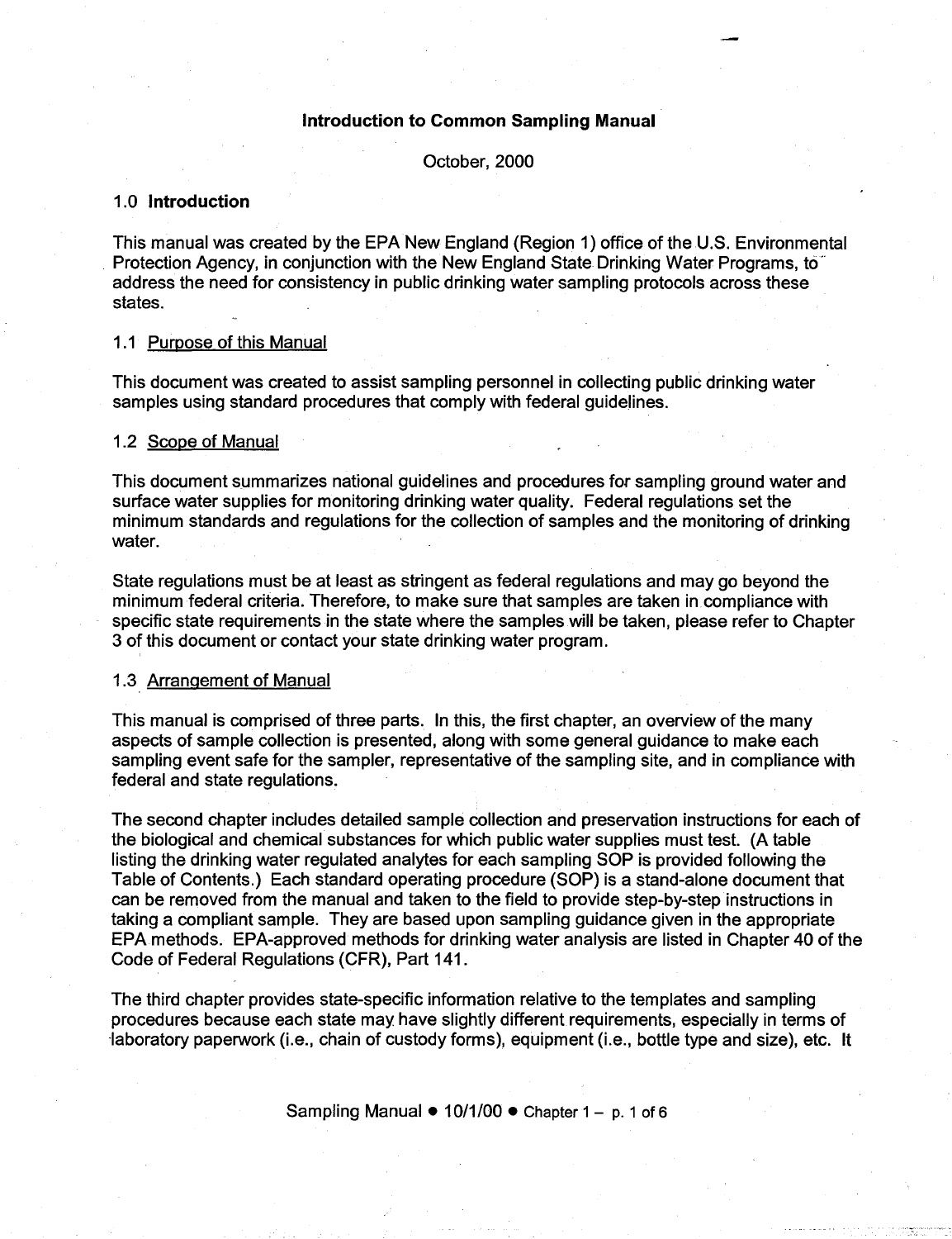also includes a list of the laboratory certification officers for each state and their web sites for lists of their certified labs, if any.

#### 2.0 **Water System Responsibilities**

In general, the water system is responsible for the following tasks in terms of monitoring:

- performing field tests (if applicable),
- properly collecting all necessary samples in compliance with state and federal regulations,
- completing sample paperwork,
- submitting samples to certified or accredited laboratories within allowed hold times,
- collecting samples for confirmation (if necessary) and
- providing payment for analyses.

Although the water system may designate another party (such as the certified operator) to submit samples, it is ultimately the responsibility of the system owner to make sure the samples are taken properly and the results are submitted to the state program.

If samples are incorrectly taken or preserved, analyzed by uncertified (or unaccredited) laboratories, submitted beyond appropriate holding times, submitted with uncompleted or inappropriate paperwork, or taken from inappropriate sampling sites, then the samples will be deemed unacceptable and rejected. Failure to submit valid test results to the state program within the required compliance period (because samples have been rejected by the laboratory and not analyzed) may result in a monitoring violation.

#### 3.0 **General Sampling Requirements**

#### 3.1 Sampler Requirements

3.1.1 In some states, only water supply program staff are authorized to collect compliance samples. Other states require that the sampler be certified. Check with your state program for its specific requirements or see Chapter 3 of this manual.

3.1.2 Before collecting any samples, all samplers should receive thorough training in proper sampling protocol. This training should include segments on proper procedures for storage and filling of sample containers, handling of preservatives, safety protocols, cleaning of sampling and field equipment, disposal of excess preservatives, and packaging and shipping requirements. Training may be offered by state drinking water programs or other sources. Contact the state laboratories at the numbers given in Chapter 3 for further information.

3.1.3 Measuring devices, such as pH or conductivity meters, used for field monitoring must be maintained and calibrated daily following the EPA-approved analytical methods and the manufacturers' instructions. The calibration standards used must be within their expiration dates and free of suspended matter. Probes must be washed with deionized water after each use and stored according to instructions. Other equipment items used to collect samples also must be rinsed with deionized water and kept clean between sampling events to prevent contamination of the samples.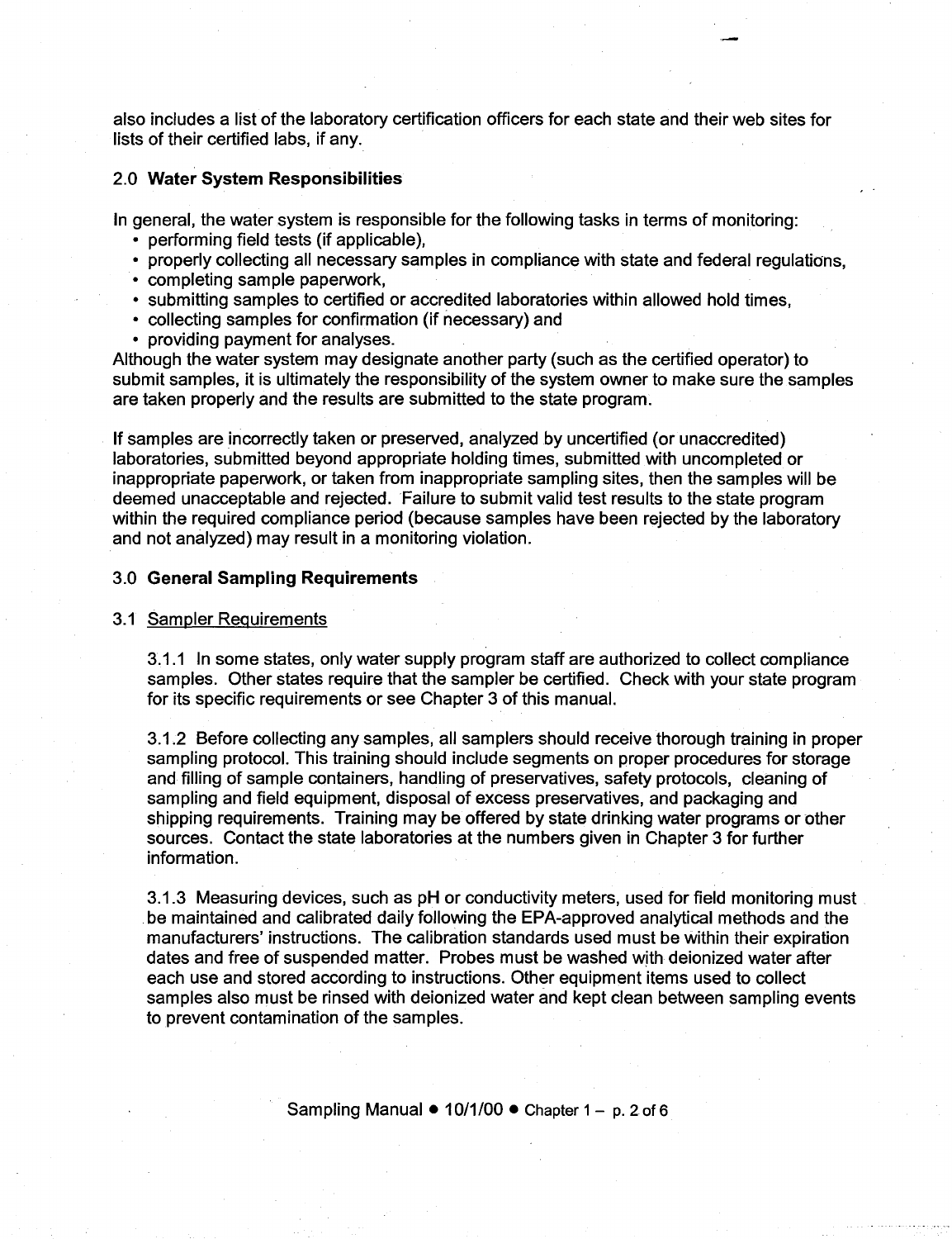3.1.4 Appropriate sample containers must be used. Generally, your laboratory will provide sample containers that have been specially prepared, depending on the end use (e.g., bacteria bottles are sterilized, metals containers are acid washed, glass vials used for VOCs are washed and oven-dried, and bottles used for SOCs are washed and triple-rinsed , with organic solvents). These containers should not be opened until the actual sampling event. Sampling containers that have been compromised in any way, e.g., by being touched on the threads or the interior surfaces, must not be used.

#### 3.2 Laboratorv Requirements

3.2.1 Only·laboratories certified (accredited) by their resident state's laboratory certification (accreditation) program or state/federal laboratories certified (accredited) by EPA are allowed to perform compliance testing for microbiology, inorganic, organic, and radiochemistry parameters. Prospective clients should make sure that the laboratory which will analyze their samples is certified (accredited) for the specific parameters involved. Turbidity, chlorine residual, and pH monitoring are some of the exceptions to the laboratory certification (accreditation) requirements for performing analyses. These tests can be performed by any person acceptable to the state.

3.2.2 State principal laboratories or laboratories certified (accredited) by the state should supply containers, preservatives, and any trip blanks for sampling. The containers, blanks, and preservatives used must be free of contaminants at the detection levels of each parameter of interest.

#### 3.3 Number and Frequency of Drinking Water Samples

The number of drinking water samples to be collected is determined by each state water supply program. In general, the state program will notify the water system in advance about the specific analyses required and the sampling time(s) and location(s). As mentioned previously, some states will have their staff take the required samples.

The federal drinking water regulations can be found in Section 40 of The Code of Federal Regulations (CFR), Parts 141 and 143. Local and state regulations can be obtained from the appropriate local and state agencies.

#### 3.4 Sampling Locations

The location for sample collection depends on:

- the water source,
- the analyses to be performed.
- the purpose for the testing and
- regulatory requirements.

Samples may be collected from the source prior to treatment, at the point of entry (before or after treatment), at the point of use (at the tap), or within the distribution system. For example, volatile organic compound (VOC) samples are usually taken at the entry point of the distribution system. (Total trihalomethane samples are taken at points within the system.) Lead and copper

Sampling Manual  $\bullet$  10/1/00  $\bullet$  Chapter 1 - p. 3 of 6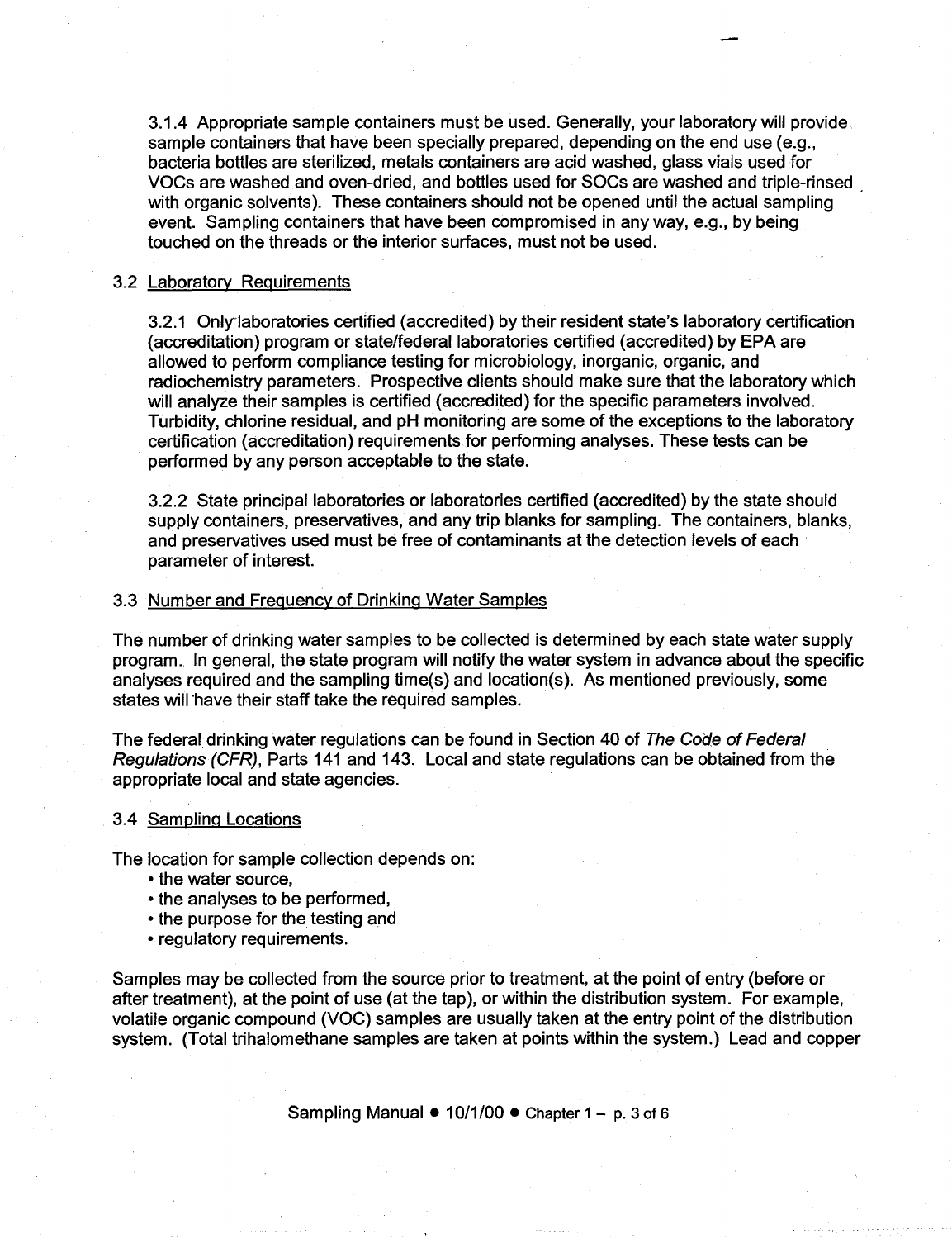samples are taken at the point of use. The appropriate sampling point is determined by each state agency based on the criteria listed above.

Many states assign sampling sites for each type of test. In the absence of state-approved sampling sites, samples should be taken at an appropriate entry or distribution point to the system.

#### 3.5 Paperwork Submitted with Samples

Appropriate paperwork must accompany all samples to the laboratory. Each state requires specific information to identify the sample, the sampling time and the sampling location. Forms for providing this information can be obtained from your state program. As a reminder, the submittal of any paperwork which is incomplete or inaccurate will result in the rejection of the sample by either the laboratory or the state program.

#### 3.6 Analytical Methods

When samples are submitted to certified laboratories for analysis, the water system must notify the lab that the samples are for drinking water compliance purposes to ensure that appropriate methods are used and that the data are transmitted to the state drinking water program. (Only EPA-approved methods of analysis can be used.)

#### 3.7 Quality Control Measures

3.7.1 Field duplicates. It is important for samplers to demonstrate proper sampling techniques by taking field duplicate samples on a regular basis. Field duplicates are two samples taken immediately one after the other from the same source in separate sample containers. Both will be analyzed by the lab, which will calculate the Relative Percent Difference between the results. This is a measure of the overall precision of analysis. Field duplicates should be collected for least 10% of all samples and more often when only small batches of samples are taken per sampling event.

3.7.2 Extra volumes for lab QC measures. Laboratories routinely perform quality control procedures, such as the analysis of spiked samples and the analysis of laboratory duplicates, which require extra volumes of samples. For this reason samplers are encouraged to take extra sample volumes for at least 10% of their sampling activities so that the laboratories can perform these vital QC procedures. (These extra volumes should be provided in addition to the field duplicates mentioned in the previous paragraph.)

#### 3.8 Sampling and Safety Tips to Help Meet Requirements

3.8.1 All samples should be taken at faucets that are not threaded. Also, faucet aerators and screens should be removed before taking samples. Anything attached to the end of the faucet, e.g., hoses, should be removed before taking samples.

3.8.2 Ice is not a packing material. Glass sample bottles should be wrapped in bubble wrap or other protective material to prevent breakage during shipping.

Sampling Manual  $\bullet$  10/1/00  $\bullet$  Chapter 1 - p. 4 of 6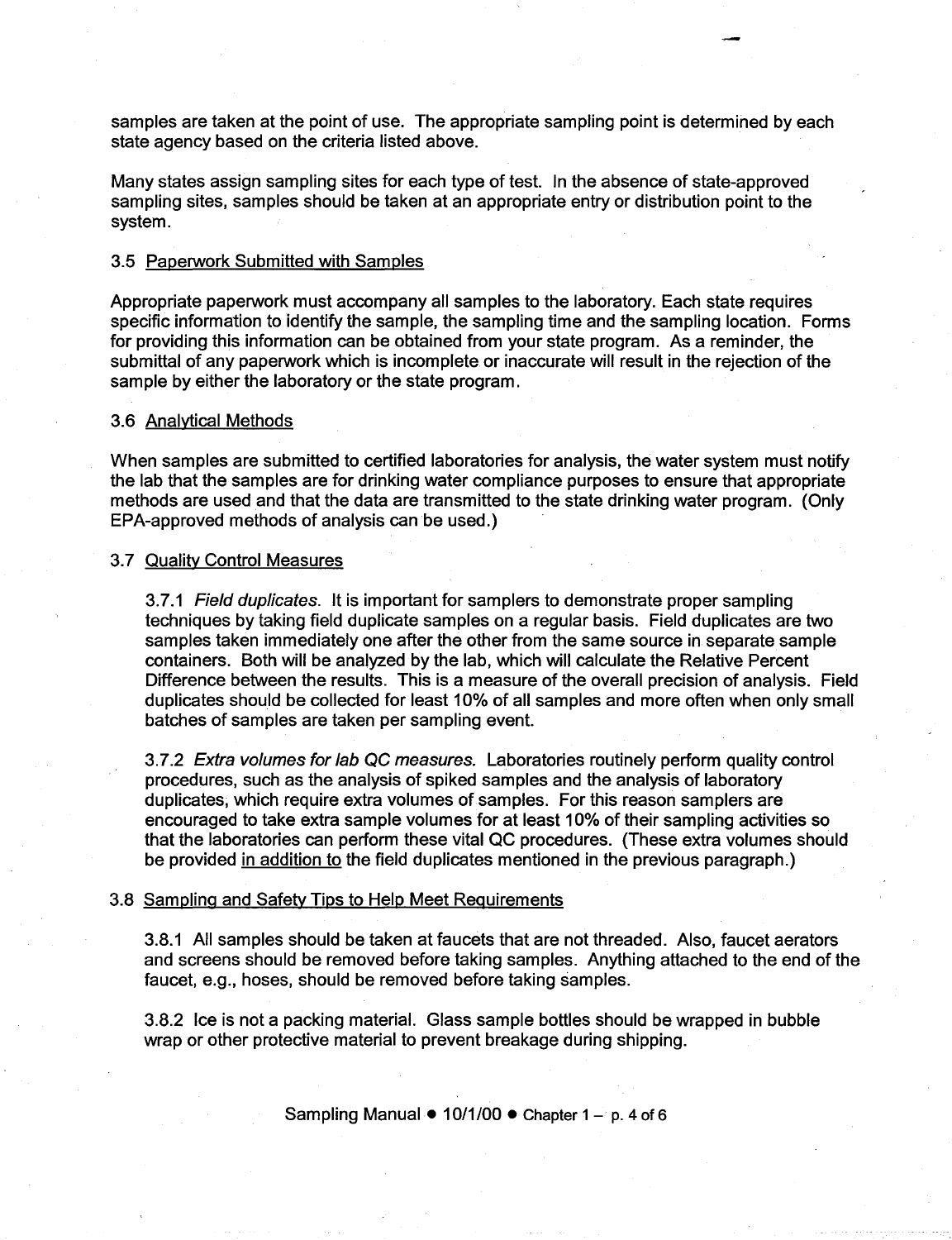3.8.3 Chemical fumes from any source can potentially contaminate samples. Whenever sampling, the sampler should be conscious of his/her surroundings. For example, samples should not be taken in the vicinity of motor exhaust from any pump or vehicle because it will contaminate them. Also, if sampling for volatile organic compounds (VOCs), it is not advisable to refuel vehicles either on the way to the site or while the samples are being transported to the lab.

3.8.4 Sample containers will be contaminated if the inside of the cap is touched or if the septum of a radon or VOC vial is reversed. If this should occur, the container must not be used. All containers must be kept closed until ready for use.

3.8.5 It is highly recommended that safety eye protection and gloves be worn while collecting samples. Such protective devices are readily available. Many of the chemicals used to preserve samples are highly acidic or caustic. They can cause severe burns to eyes, skin and clothing if they are splashed or spilled. Sometimes these chemicals are added to the samples in the field. However, they may already be in the empty containers when they are obtained from the container provider. The gloves of choice should be phthalate-free made of nitrile. Nitrile gloves provide the best overall protection from most chemicals while still allowing dexterity. Many other types of gloves contain phthalates, which can contaminate samples for synthetic organic compounds (SOCs). Only phthalate-free gloves should be worn when collecting samples for (SOCs). If such gloves are not available, the sampler must remove all gloves and wash his/her hands before collecting the samples (without gloves).

3.8.6 The sampling point(s) of each water system should be evaluated to determine the actual flushing time needed to remove the stagnant water before samples are taken. This is determined by measuring the temperature with a thermometer. Samples should not be taken until the temperature has stabilized. This is the minimum flushing time; it should be recorded for future use. Placing this information on a tag attached to the sampling faucet is suggested.

3.8.7 A ballpoint pen or waterproof marker should be used when writing on sample tags to reduce bleeding of ink. If icing is required, samples should be placed on ice immediately after collection. Placing filled sample containers in zip lock plastic bags prior to icing helps with sample organization, avoids wet sample tags and results in less confusion when the samples reach the laboratory.

3.8.8 Well pits, ditches, and below-ground pumping stations, pipe raceways and vault systems are extremely dangerous sources from which to collect samples. Before entering confined spaces of any type, samplers must comply with the requirements of 29 CFR 1910.146, Permit Required Confined Space. Specially trained samplers and backup teams are required.

3.8.9 In general, preserved water samples are known environmental samples and are typically exempt from DOT and IATA (aircraft) shipping requirements. However, these regulations must be observed when shipping the preservatives or pre-preserved bottles via ground or air.

Sampling Manual  $\bullet$  10/1/00  $\bullet$  Chapter 1 - p. 5 of 6